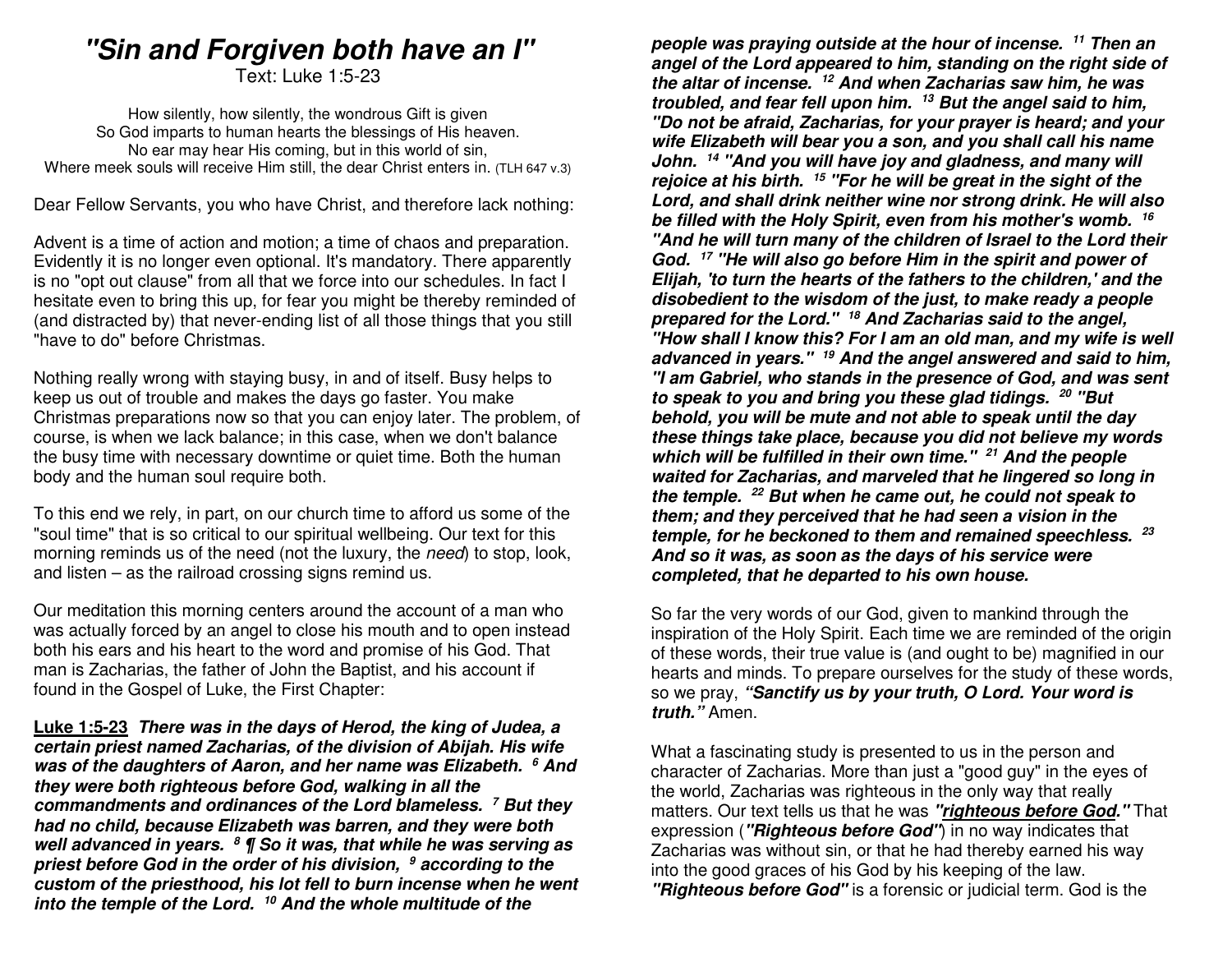Judge who declares righteous, for no man is without sin. God declared Zacharias to be not guilty because of his faith in the Promise of a Savior – a faith all the more remarkable in that it still resided in the hearts of the faithful remnant of Israel after so many centuries. Zacharias clung in faith to the promise, and God credited that faith as righteousness.

But don't we read that Zacharias and his wife were both **"walking in all the commandments and ordinances of the Lord blameless"**? In man's eyes, certainly, for the man's neighbors undoubtedly knew him as a good guy. As far as man could see, Zacharias was blameless. You might say the same about several of your friends and neighbors. God, however, saw the man's heart. There he found plenty of sin also in Zacharias, but nonetheless regarded or pronounced him to be righteous because of his faith in the Promise of a Savior. Our text for this morning certainly bears that out, for a sinless man does not doubt the word of an angel of God. Nor does a perfect, sinless man tremble with fear in the presence of holiness.

So we find this Godly man, Zacharias, faithfully serving in the temple – where he is visited by God's holy messenger. Don't miss either the import or the irony here. The importance of this event it that that visit to Zacharias was it – it was the first public announcement from God himself that the time of fulfillment was finally at hand. That great event, eagerly anticipated since the Fall in the Garden of Eden, had at long last arrived. The earth shattering, civilization altering, mind-bending event was announced at this moment. This is the event where God first announced the fulfillment of his great, saving promise. The time to send the Messiah had arrived.

That's the *importance* of this event. The *irony* of this great moment is, first of all, that the announcement of the fulfillment of the promise of the long-awaited New Covenant was given there among the symbols of the Old. An Old Testament priest with his incense burner working in the place of daily sacrifices was there told that the time of the Great Sacrifice and of the New Covenant had finally arrived, and that its arrival would actually make obsolete everything that Zacharias had been doing as an Old Testament priest his entire life.

Yet that was not the only irony here. Note also what exactly the reaction was of this righteous, God-fearing, Promise-believing priest when he received the news that would forever alter the course of world events and usher in a new relationship between God and mankind. His reactions was skepticism and doubt. Why? Why would a righteous man, who based his hope for eternity on God's promise, not immediately embrace the news, leap for joy, and then run out and share that news?

Probably because he himself was involved. It is easy for us to believe in promises when they are abstract and impersonal, and much more difficult when they are concrete and individual. We tend to believe that "too good to be true" things can and do happen to others. It is much harder when we are the recipients – when there is an "I" involved.

Try that on for size in your own personal life and see how it fits. Don't you find it easy to agree that **"God was in Christ, reconciling the world to himself, not charging their sins to them"** when you think in terms of "the world," or to *other* devout Christians? It is much more difficult to say, "God was in Christ, reconciling me to himself, not charging my sins to my own spiritual account." How much easier to say "God forgives sins for Jesus' sake" than it is to say "God has (Fill in the blank – forgiven my sin of theft, adultery, lust, bad language, hatred, coveting) Easier to believe that "God loves sinners" than to imagine that "God loves me." Yet if the first is true, the second must also be true. If God loves sinners, then he loves also me. If God forgives sinners, then God forgives me. We need to see the "I" in forgiven as clearly as we see the "I" in sin.

Zacharias believed that God would send a Savior, but that confidence just seemed to fall apart when he became involved. His confidence was shaken when he ran, head-first, into the wall of his own reason. The "reason" problem was that he and his wife were too old to have a child. Sounds kind of silly to us, in this context, doesn't it? The fact is that Zacharias wouldn't even be alive to hear the angel's message if God couldn't arrange for old people to have babies. Zacharias undoubtedly knew the story of his ancestor Abraham, who was also given a son long after the normal time for such things had passed. Doubting the word of an angel is silly enough in itself; how much more to doubt the word of an angel foretelling what he knew had happened before. To put it another way, Zacharias believed that the Promise would one day be fulfilled, believed that he was talking to an angel, believed that a similar oldage birth had once taken place, but came to doubt the angel's message the instant he himself became involved. Zacharias turned his eyes inward at the wrong time. The inevitable result for Zacharias was that since he couldn't do this, neither could God.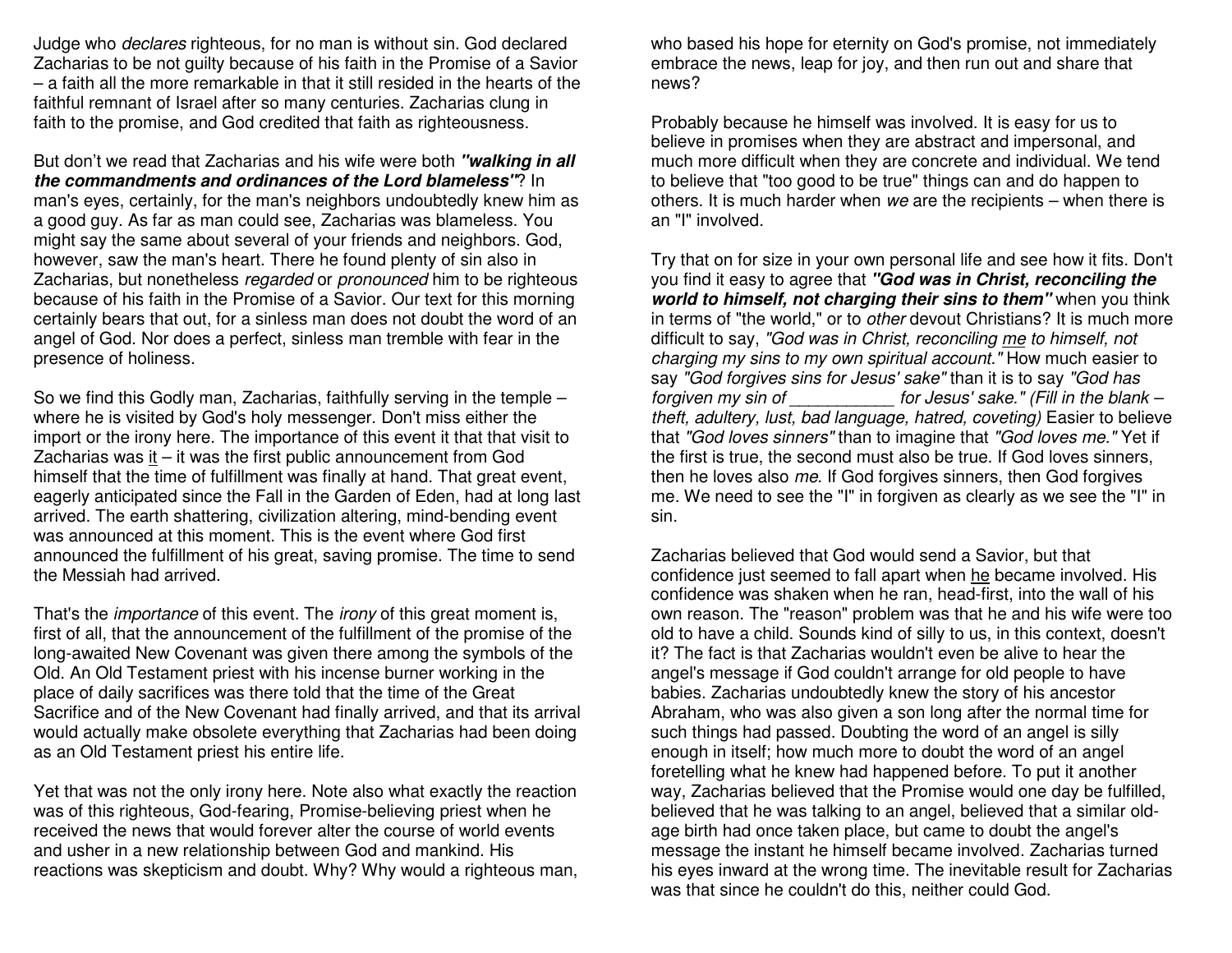The mighty Gabriel addressed the problem by giving Zacharias something of a "time out." Because of his words of doubt, Zacharias was not allowed to utter another word (doubting or otherwise) until the day that God's holy promise, delivered here by his angel, was fulfilled. The forced silence undoubtedly served to remove Zacharias from many of the distractions of the next 40 weeks and afforded him time to contemplate both the angel's promise and his own reaction to that promise. In Zacharias' case, the angel-imposed silence was golden. You will no doubt recall how this story eventually ended. **Now the time came for Elizabeth to give birth, and she bore a son. <sup>58</sup> And her neighbors and relatives heard that the Lord had shown great mercy to her, and they rejoiced with her. 59 And on the eighth day they came to circumcise the child. And they would have called him Zechariah after his father, 60 but his mother answered, "No; he shall be called John." <sup>61</sup> And they said to her, "None of your relatives is called by this name." 62 And they made signs to his father, inquiring what he wanted him to be called. <sup>63</sup> And he asked for a writing tablet and wrote, "His name is John." And they all wondered. <sup>64</sup> And immediately his mouth was opened and his tongue loosed, and he spoke, blessing God.** Luke 1:57-64

Note that Zacharias did not say, "His name shall be John" – as though he himself was doing the naming. He said simply, **"His name is John"**acknowledging the word and promise of his God. The necessary lessons had been learned. It is God who determines what will be and what will not be. Man's doubt or skepticism never alters God's truth. God had predetermined the role Zacharias' son would play, as he had also determined the boy's name. Note that it took some quiet time for Zacharias to be reminded; some downtime before he came to terms with such things.

Make similar time for yourself, especially during this busy season. Stop talking, stop doing, long enough to listen – to listen to that blessed promise and to apply it to yourself and to your own eternal future. Remove this season from the superficial, and install it firmly into the concrete. You and I do that whenever the promise of the gospel ceases to be some vague promise to the world, and instead floods my world with the peace of sins forgiven – when we truly see the "I" in forgiven. The message of Christmas becomes real and personal whenever you and I, through faith, recognize that Jesus did not just leave the perfection of heaven to save others; he left heaven and was made man to save me. That is certainly part of what it means to **"be still and know that I am God."** God certainly can do incredible things. More to the

point this morning is the fact that God has done incredible things, not just to or for others, but for you and me personally. Certainly one of the greatest was the fulfillment of his promise to send his Son to pay our sin debt and to secure our eternal future.

Sometimes life is just too loud to hear such things – such blessed, comforting, personal truths. Let it not be so with you and me this holiday season – or ever. Take time to listen, to hear, to rejoice and be comforted. Be still, and be comforted in knowing both your God and just what he has done for you. Amen.

# **Scripture Readings**

ESV **Micah 5:2-5a** But you, O Bethlehem Ephrathah, who are too little to be among the clans of Judah, from you shall come forth for me one who is to be ruler in Israel, whose coming forth is from of old, from ancient days.  $3$  Therefore he shall give them up until the time when she who is in labor has given birth; then the rest of his brothers shall return to the people of Israel. <sup>4</sup> And he shall stand and shepherd his flock in the strength of the LORD, in the majesty of the name of the LORD his God. And they shall dwell secure, for now he shall be great to the ends of the earth.  $5$  And he shall be their peace.

ESV **Hebrews 10:5-10** Consequently, when Christ came into the world, he said, "Sacrifices and offerings you have not desired, but a body have you prepared for me;  $6$  in burnt offerings and sin offerings you have taken no pleasure. <sup>7</sup> Then I said, 'Behold, I have come to do your will, O God, as it is written of me in the scroll of the book.""  $8$  When he said above, "You have neither desired nor taken pleasure in sacrifices and offerings and burnt offerings and sin offerings" (these are offered according to the law), <sup>9</sup> then he added, "Behold, I have come to do your will." He does away with the first in order to establish the second. <sup>10</sup> And by that will we have been sanctified through the offering of the body of Jesus Christ once for all.